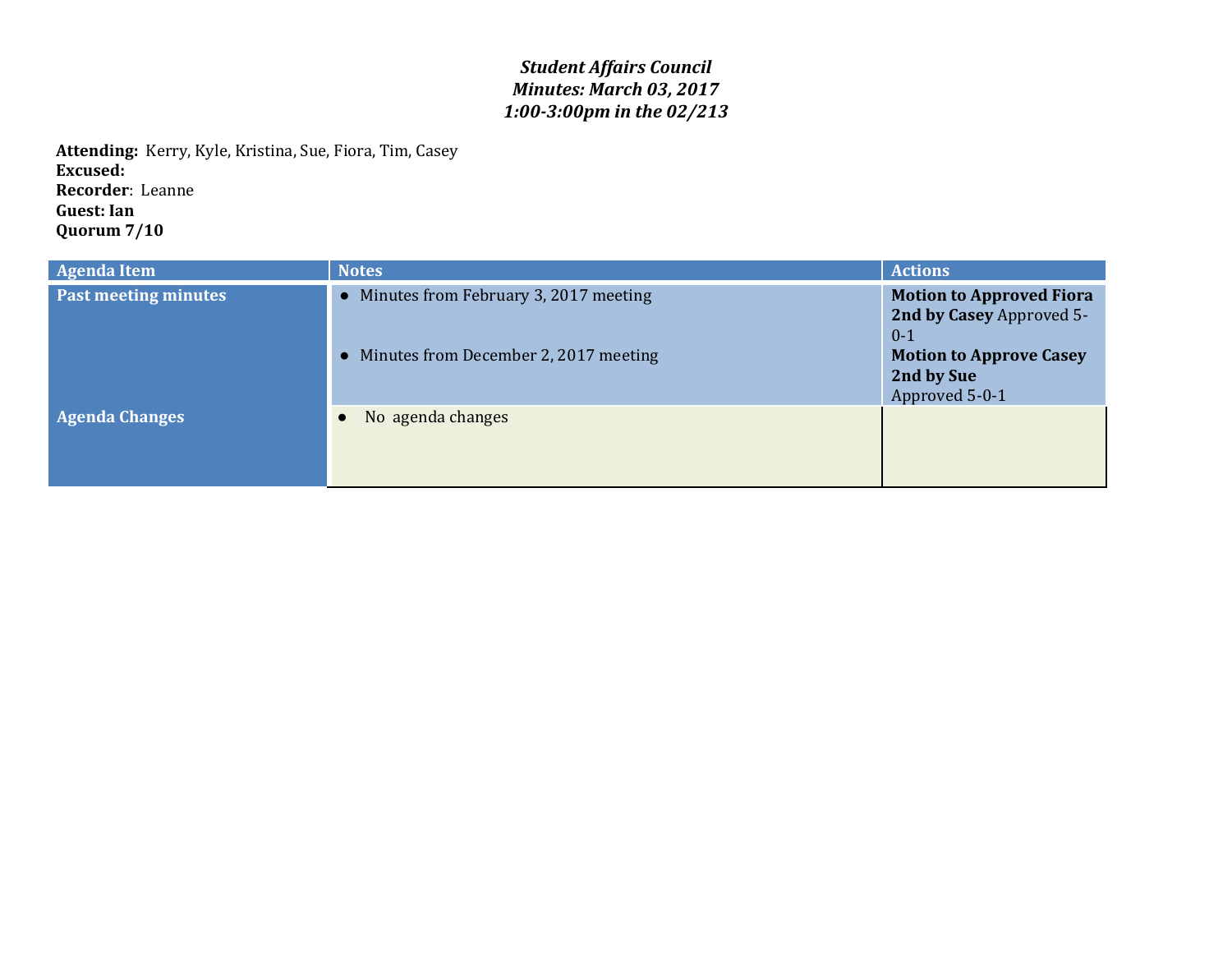| <b>Policy review</b> | • Student Communication Policy - Ian Tech Council                                                                                          |                             |
|----------------------|--------------------------------------------------------------------------------------------------------------------------------------------|-----------------------------|
|                      | -Students are being assigned a Gmail account which will be the                                                                             |                             |
|                      | official way the college will communicate with the students.                                                                               |                             |
|                      | -Messaging about the Gmail has already begun, more detailed                                                                                |                             |
|                      | messaging will follow in the next few weeks.                                                                                               |                             |
|                      | -New policy defining electronic communications to conduct official<br>college business.                                                    |                             |
|                      | -SAC council had questions about employee options with Gmail/G                                                                             |                             |
|                      | Suite.                                                                                                                                     |                             |
|                      | -Feedback is welcome to anyone in IT or Bill Schuetz.                                                                                      |                             |
|                      | -Questions about service offices being able to see/show students                                                                           |                             |
|                      | what they experience: a few staff accounts or a test account that                                                                          |                             |
|                      | could be used.                                                                                                                             |                             |
|                      | - IT wanted to make sure it is working for students and will be taking                                                                     |                             |
|                      | a close look at whether or not changing from GroupWise to Gmail<br>would work as an employee based platform.                               |                             |
|                      | -Non-credit Continuing Ed will not have automatically assigned                                                                             |                             |
|                      | Gmail, there is an option. ABSE, ESL and Intl' programs will also have                                                                     |                             |
|                      | Gmail accounts.                                                                                                                            |                             |
|                      | -Messaging about Gmail are forth coming, digital signage, to faculty.                                                                      |                             |
|                      | -If help is needed contact: SHeD (students), ATC (employees).                                                                              | <b>Approved 7-0-0</b>       |
|                      | -Suggest special messaging to online - will students understand that                                                                       |                             |
|                      | this will be their default email?<br>-Cutoff date is April 12th, if a student has not set up their account                                 |                             |
|                      | they will be redirected to do it before they can move forward.                                                                             |                             |
|                      | -Texting and FERPA, Yes Texting is also included under the FERPA                                                                           |                             |
|                      | laws and should be adhered to.                                                                                                             |                             |
|                      | -Students requesting to opt-out: they cannot opt-out.                                                                                      |                             |
|                      | -Student policy - recommend add relationships to the student code of                                                                       |                             |
|                      | conduct. Perhaps language such as "violation of this policy and these                                                                      |                             |
|                      | procedures could be subject to the student code of conduct."                                                                               |                             |
|                      | -Concern about the vague language in the employee policy regarding<br>"timely" response to student email.                                  |                             |
|                      | -Need to update askLane                                                                                                                    |                             |
|                      |                                                                                                                                            |                             |
|                      | • Student Government - consideration if the proposed changes should                                                                        | <b>Motion to Approve by</b> |
|                      | be reconsidered. Motion to approve and forward on to College Council.                                                                      | Fiora, 2nd by Sue           |
|                      | https://docs.google.com/a/lanecc.edu/document/d/1YrZyROIIVeOEi<br>$\bullet$                                                                | <b>Approved 7-0-0</b>       |
|                      | • Admissions policy - it was suggested that we add to the policy, more<br>definitive procedures around which programs would have selective | <b>Motion to Approve by</b> |
|                      | admissions.                                                                                                                                | Casey, 2nd by Sue.          |
|                      |                                                                                                                                            |                             |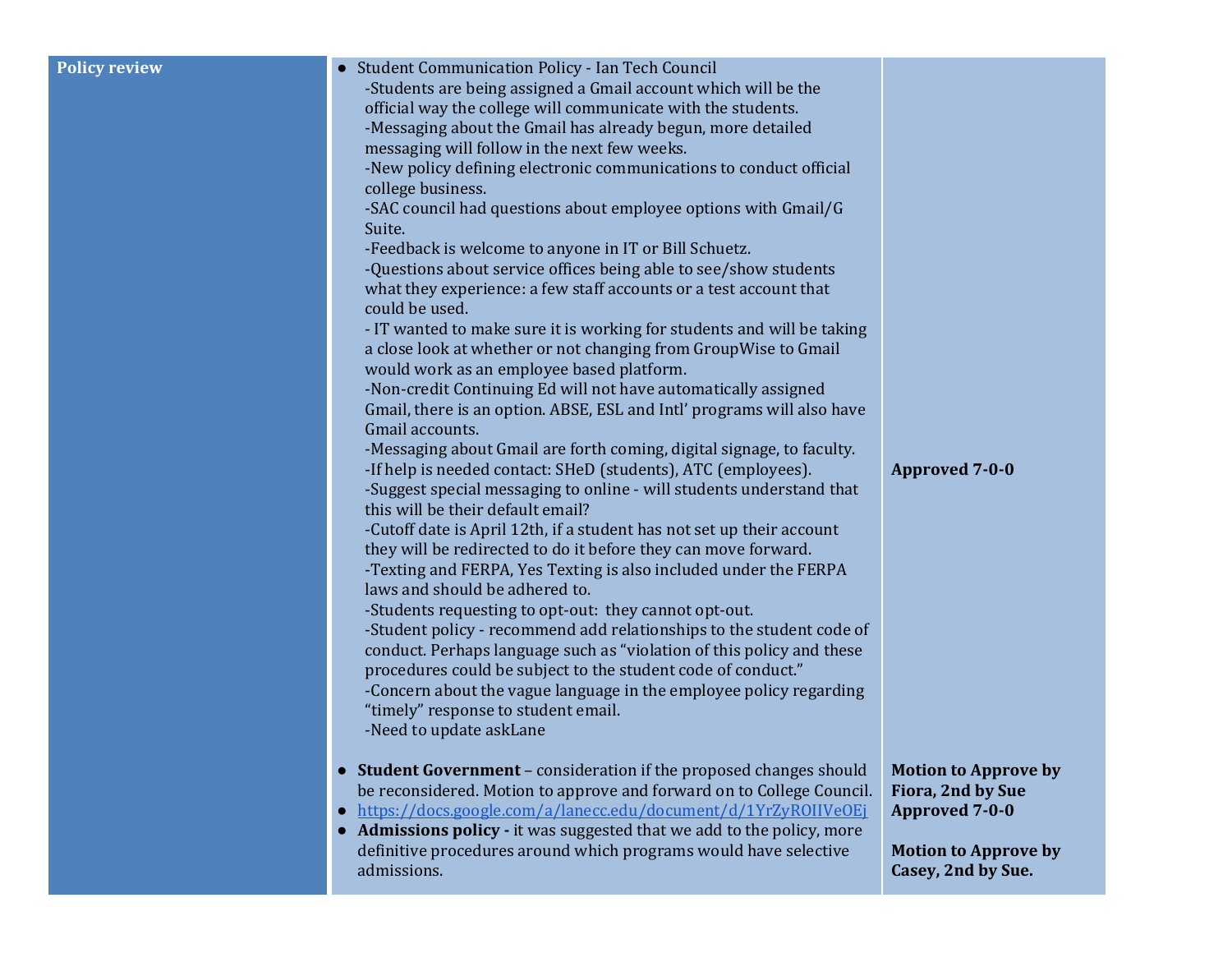| • Admissions Policy                                                                      | $7 - 0 - 0$ |
|------------------------------------------------------------------------------------------|-------------|
| https://docs.google.com/document/d/1TK5tbjC0oucAJ684_uwh_F4C<br>5dZdWol1iUctwUaZd4E/edit |             |
|                                                                                          |             |
|                                                                                          |             |
|                                                                                          |             |
|                                                                                          |             |
|                                                                                          |             |
|                                                                                          |             |
|                                                                                          |             |
|                                                                                          |             |
|                                                                                          |             |
|                                                                                          |             |
|                                                                                          |             |
|                                                                                          |             |
|                                                                                          |             |
|                                                                                          |             |
|                                                                                          |             |
|                                                                                          |             |
|                                                                                          |             |
|                                                                                          |             |
|                                                                                          |             |
|                                                                                          |             |
|                                                                                          |             |
|                                                                                          |             |
|                                                                                          |             |
|                                                                                          |             |
|                                                                                          |             |
|                                                                                          |             |
|                                                                                          |             |
|                                                                                          |             |
|                                                                                          |             |
|                                                                                          |             |
|                                                                                          |             |
|                                                                                          |             |
|                                                                                          |             |
|                                                                                          |             |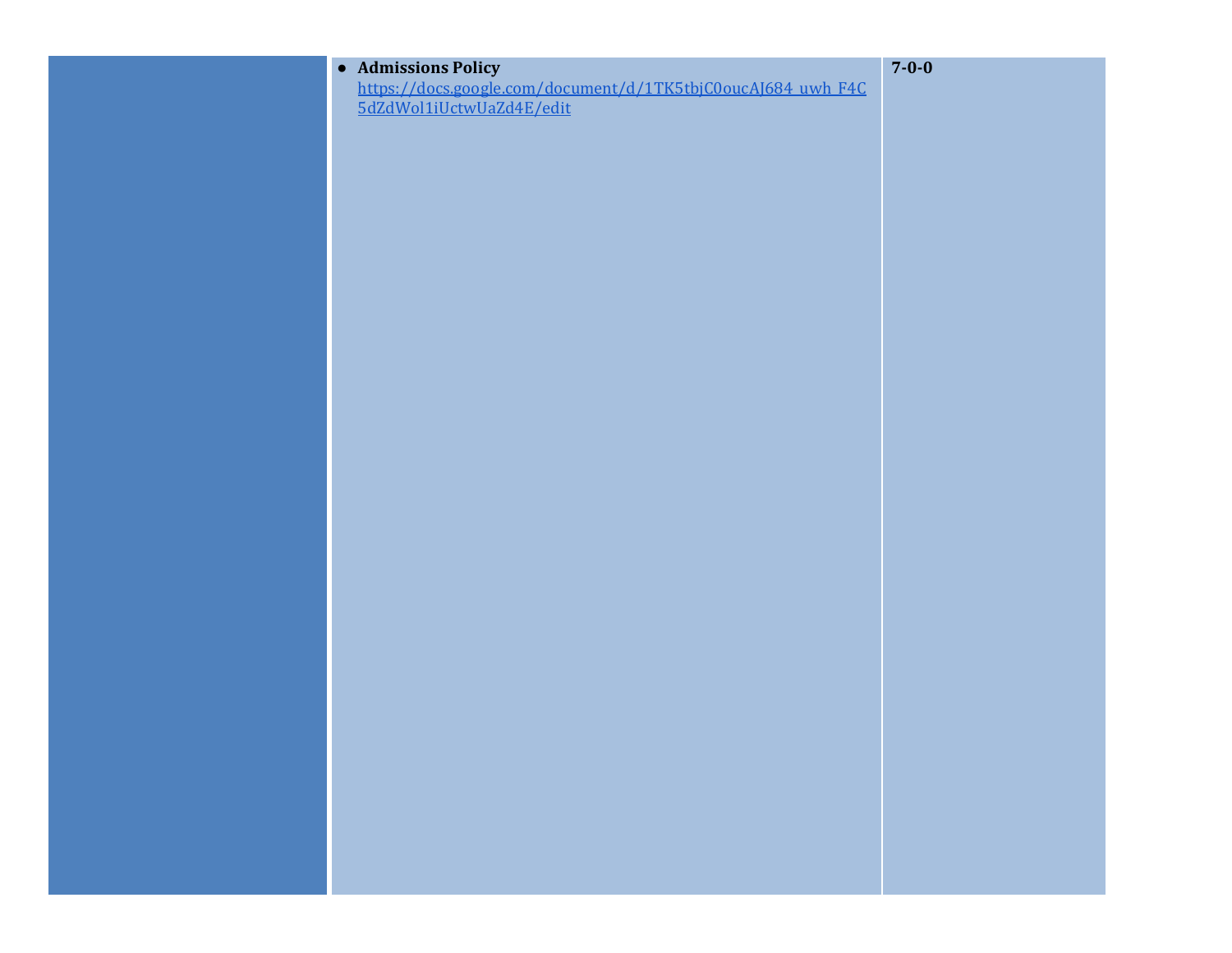| <b>Appointment by position</b>        | Discussion as to whether we should considering appointing members<br>by position to expand representation across the institution such as<br>non-credit students/programs (i.e. ABSE, ESL)<br>Kerry shared results of discussions with other managers - possibilities<br>$\bullet$<br>with a possible staff member from Continuing Ed, student in<br>ESL/ABSE. Having members from any of the groups could add insight<br>from their particular population of students & staff.<br>Role a member, full member would have (full voice and vote)<br>$\bullet$<br><b>Consideration of High School Connections staff</b><br>• How to select members - work through manager recommendations<br>(student recommendations could come from staff/faculty to manager)<br>• Motion to seat 3 (2 students, 1 employee) positions by appoint from<br>non-ASLCC represented students/programs.<br>-representation of International<br>-why define 2 students 1 employee - we have already seated 1<br>employee by position, so this would result in 2 and 2<br>• Recommend to college council to recommend that other councils<br>utilize positions by appointment include areas of the college not well<br>represented, especially with credit and non-credit students.<br>-how to identify committed students<br>-do students, employees know what councils are doing - invite<br>students to come | <b>Motion to Approve by</b><br>Kerry, 2nd by Tim<br><b>Approved 7-0-0</b><br><b>Motion to Approve by</b><br>Kerry, 2nd by Sue<br><b>Approved 6-0-1</b> |
|---------------------------------------|----------------------------------------------------------------------------------------------------------------------------------------------------------------------------------------------------------------------------------------------------------------------------------------------------------------------------------------------------------------------------------------------------------------------------------------------------------------------------------------------------------------------------------------------------------------------------------------------------------------------------------------------------------------------------------------------------------------------------------------------------------------------------------------------------------------------------------------------------------------------------------------------------------------------------------------------------------------------------------------------------------------------------------------------------------------------------------------------------------------------------------------------------------------------------------------------------------------------------------------------------------------------------------------------------------------------------------------------------------------------------------------|--------------------------------------------------------------------------------------------------------------------------------------------------------|
| <b>SAC Strategic Plan Development</b> | • Approval of Philosophy Statement as written.<br>https://docs.google.com/document/d/1wtlk7IyU4TA7HH4Ss7B70IaIVj<br>PNFTCoYUJqrIoAlTs/edit<br>Review of Proposed plan (attached with agenda)<br>$\circ$<br>Student administration- about process with students<br>$\circ$<br>Student Services - student satisfaction, business practices<br>Student Development - human development, psychology<br>Student learning unit - persistence, retention and completion<br>Kerry will draft this section<br>$\circ$<br>Councils have the role of strategic plans<br>$\circ$<br>Managers have to operationalize it and have the accountability<br>$\circ$<br>Kerry would like to ask the ASA Leadership Team to embed into<br>annual plans how unit are going to help meet strategic plans<br>• Plan to elicit feedback<br>visit other councils<br>$\circ$<br>work session ASLCC<br>$\circ$<br>visit with specific departments/divisions: Athletics, ESL, ABSE,<br>$\circ$                                                                                                                                                                                                                                                                                                                                                                                                                     | <b>Motion to Approve by</b><br>Kerry, 2nd by Tim<br>$\bullet$ Approved 7-0-0<br>• Review draft at next<br>meeting                                      |